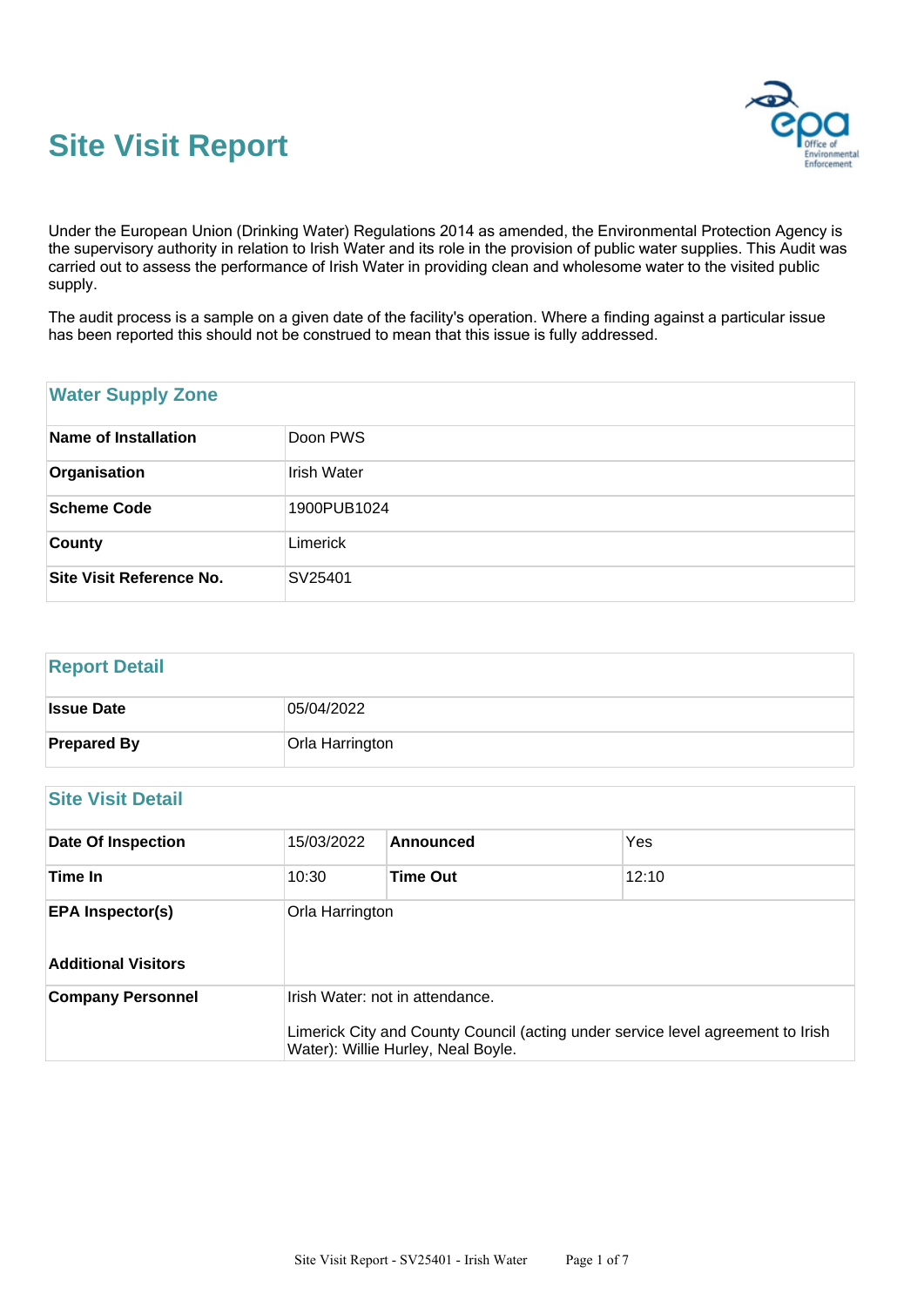

## **Summary of Key Findings**

1. The UV disinfection system at the Doon water treatment plant failed on 22/02/22 when a fault occurred due to a power outage. This failure allowed water to enter the distribution network without a treatment barrier in place for Cryptosporidium until the 24/02/22 when a Boil Water Notice was implemented. A Boil Water Notice was placed on the Doon public water supply from the 24/02/22 to the 23/03/22 while the UV units were being repaired and verification monitoring data collated.

2. Irish Water's chlorine contact time calculations demonstrate that the final treated water is not achieving the World Health Organisation minimum recommended value of 15 mg.min/l. This meant that the plant produced unsafe drinking water for a period of 2 days on 22/02/22 to 24/02/22, due to the temporary loss of the Cryptosporidium treatment barrier compounded by inadequate disinfection.

3. There was a delay in escalating the failure of the UV disinfection system and inadequate disinfection to the HSE and the EPA. This prevented timely consultation with the HSE, and a delay in issuing the Boil Water Notice for the protection of public health.

# **Introduction**

Doon public water supply (PWS) produces approximately 400m3/day serving a population of 350 in Doon village and Carrigmore. Raw water is abstracted from the Cooga spring source. Treatment at Doon water treatment plant (WTP) consists of cartridge filtration and disinfection by UV treatment and chlorination.

The Doon PWS was subject to a Boil Water Notice (BWN) from 24/02/22 until 23/03/22 which related to the failure of the UV disinfection system due to a fault following an electrical power outage. The BWN was lifted subsequent to the audit. The scope of the audit was to investigate Irish Water's response to the UV disinfection system failure at the plant.

## **Supply Zones Areas Inspected**

The auditor inspected the spring source and treatment processes at Doon water treatment plant.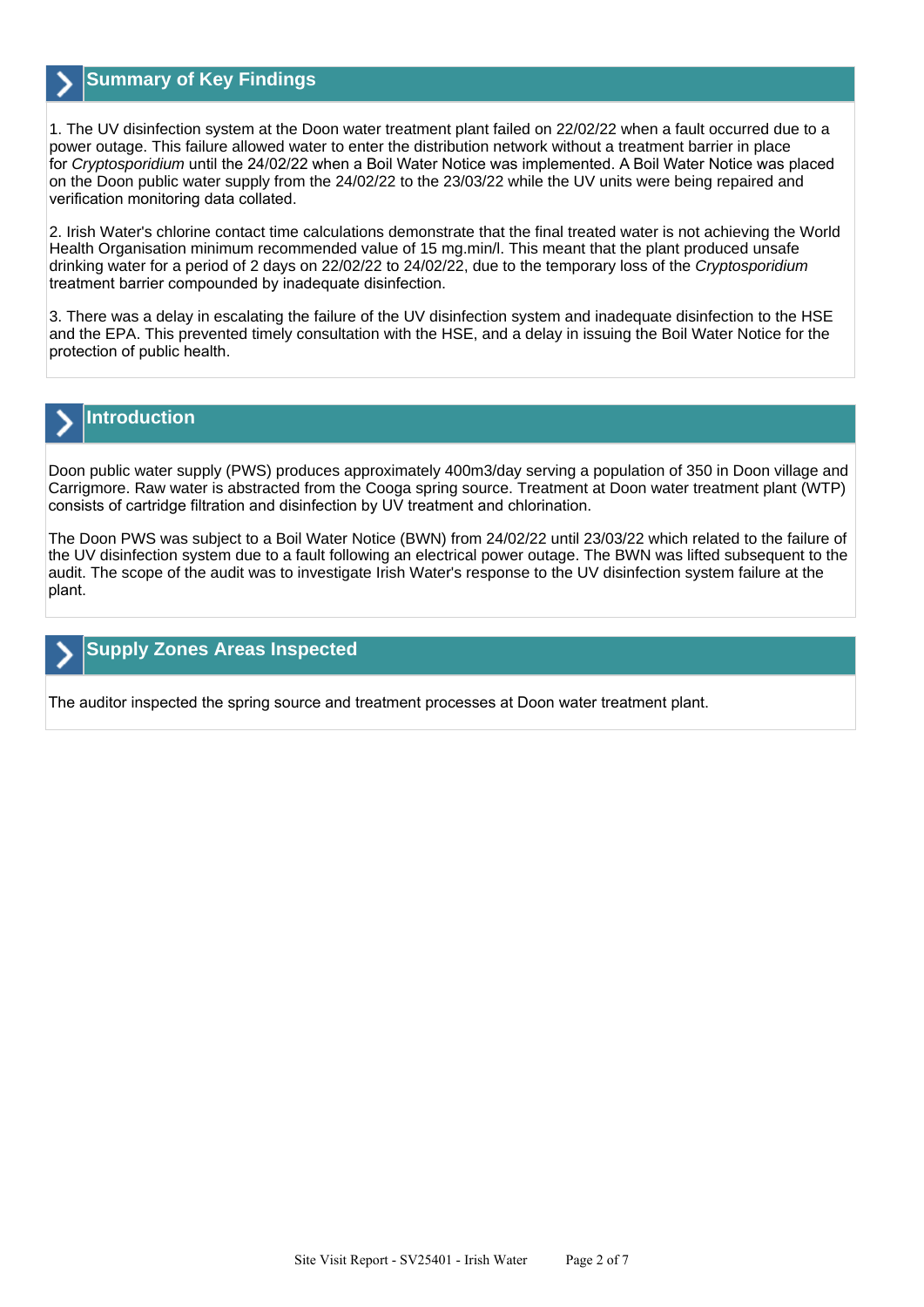|                                                                                                                                                  | <b>Answer</b> |
|--------------------------------------------------------------------------------------------------------------------------------------------------|---------------|
| Was the incident suitably alerted to the plant operators, escalated and managed in<br>order to maintain water quality and protect public health? | No.           |

#### **Comment**

1. The EPA was notified on 23/02/22 of an incident at Doon WTP. There was a power failure which compromised the UV disinfection system at the WTP on 22/02/22. As the incident was not escalated with priority, a BWN was not implemented until 24/02/22. Inadequately disinfected water entered the supply network for 2 days from the date the disinfection incident commenced without the protection of a BWN.

2. Limerick City and County Council staff and contractors were at the plant on 22/02/22 and 23/02/22, however all attempts to resolve the UV disinfection failure were unsuccessful. Limerick City and County Council escalated the incident to Irish Water for attention on 23/02/22. Irish Water then notified the HSE and EPA on the evening of 23/02/22. The BWN was imposed on 24/02/22 following consultation with the HSE.

3. As contractors were unable to restart the UV units, an electrician attended the site and further investigation determined that trip switches had fused together resulting in limited power being supplied to drive the UV disinfection system. The UV disinfection system was returned to service on 09/03/22. The BWN was then rescinded on 23/03/22 following satisfactory monitoring results and consultation with the HSE.

4. Disinfection by chlorination remained in place throughout the time that the UV was out of service. However Irish Water advised that there is inadequate contact time in the final treated water leaving the plant.

5. Cryptosporidium samples were initiated by Limerick City and County Council on 25/02/22 and these samples returned clear results.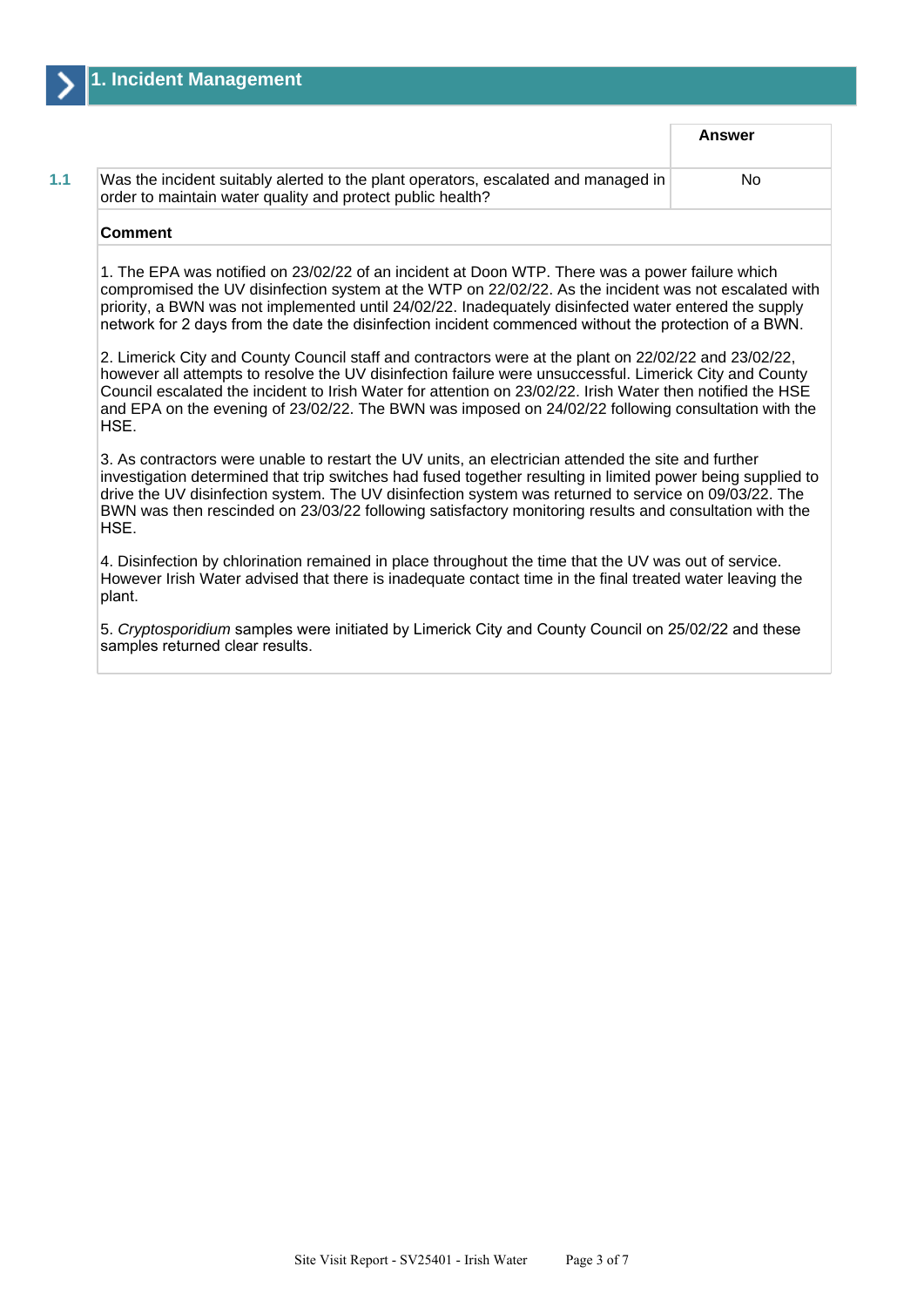

|                                                                          | Answer |
|--------------------------------------------------------------------------|--------|
| Is the abstraction source(s) adequately protected against contamination? | No     |
| <b>Comment</b>                                                           |        |

by surface water ingress.

2. Limerick City and County Council stated that landowners in the vicinity of the spring source have been written to reminding them of their responsibilities in protecting the drinking water sources from contamination.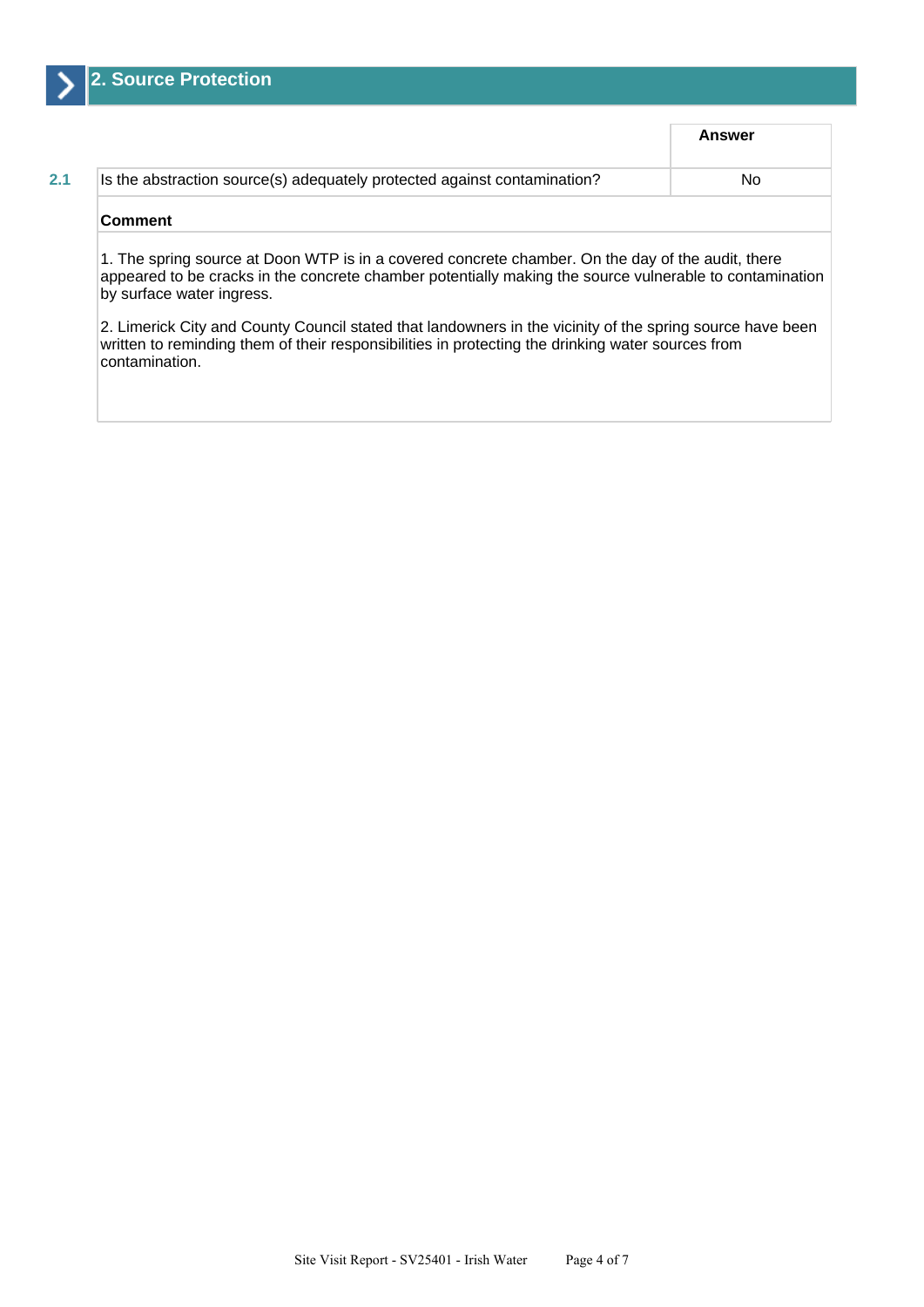

|                                                                                                              | Answer |
|--------------------------------------------------------------------------------------------------------------|--------|
| Is the disinfection system verified using monitors and alarms, with trended data<br>recorded and accessible? | Yes    |
| Gamma                                                                                                        |        |

### **Comment**

1. Primary disinfection including 3 log Cryptosporidium inactivation at the plant is provided by an ATG UVLX-1800-6 UV disinfection system consisting of duty/standby units. The units are validated under the USEPA protocol, for a UVT in excess of 65% and flow rates between 13 to 90m3/hr to achieve a Reduction Equivalent Dose (RED) of 40 mJ/cm2. The UV disinfection system is verified using monitors and alarms, with trended data recorded and accessible on SCADA. Subsequent to the audit, the BWN was lifted on 23/03/22. On 28/03/22 Irish Water submitted UVT trend data from 16/03/22 to 23/3/22 in support of the audit, which confirmed that the plant is operating within validation. For all UV failures, the foreman, caretaker and area engineer get an alarm text notification.

2. Secondary disinfection is provided by dosing of sodium hypochlorite. There are duty and standby chlorine dosing pumps in operation with automatic switchover. The chlorine dose is flow proportional and linked to the chlorine monitor in use at the WTP located 35 meters post chlorine injection point, where a chlorine residual of 0.5 mg/l is aimed for before leaving the plant.

|                                                                                                            | Answer |
|------------------------------------------------------------------------------------------------------------|--------|
| Is the residual chlorine monitored at a suitable sample location after contact time<br>has been completed? | No     |
| Commont                                                                                                    |        |

#### **Comment**

1. Irish Water provided a chlorine contact calculation, dated 22/10/2019. At a maximum flow of 30 m3/hr the calculated total effective contact time is 0.62 mg.min/l, below the minimum WHO recommendation of 15 mg.min/l. When there is UV disinfection in place, adequate contact time is not deemed necessary, as chlorine only provides a residual disinfectant within the network.

2. In light of the UV disinfection failure, it is the auditors opinion that the EPA and the HSE should have been notified promptly of the inability of the plant to achieve the WHO minimum recommended value of 15 mg.min/l, until such time as Irish Water could confirm that the UV units were back operating within their validated range.

|                                                                                                                                                                                                                                                                                                  | Answer |  |
|--------------------------------------------------------------------------------------------------------------------------------------------------------------------------------------------------------------------------------------------------------------------------------------------------|--------|--|
| Is there a chlorine residual $\geq$ 0.1 mg/l throughout the network?                                                                                                                                                                                                                             | Yes    |  |
| <b>Comment</b>                                                                                                                                                                                                                                                                                   |        |  |
| Chlorine residual monitoring is being carried out on the network 3 times per week and at the plant on a<br>daily basis using a handheld chlorine monitor. On 28/03/22 Irish Water provided chlorine residual<br>monitoring results for the period 14/02/22 to 28/03/22, which were satisfactory. |        |  |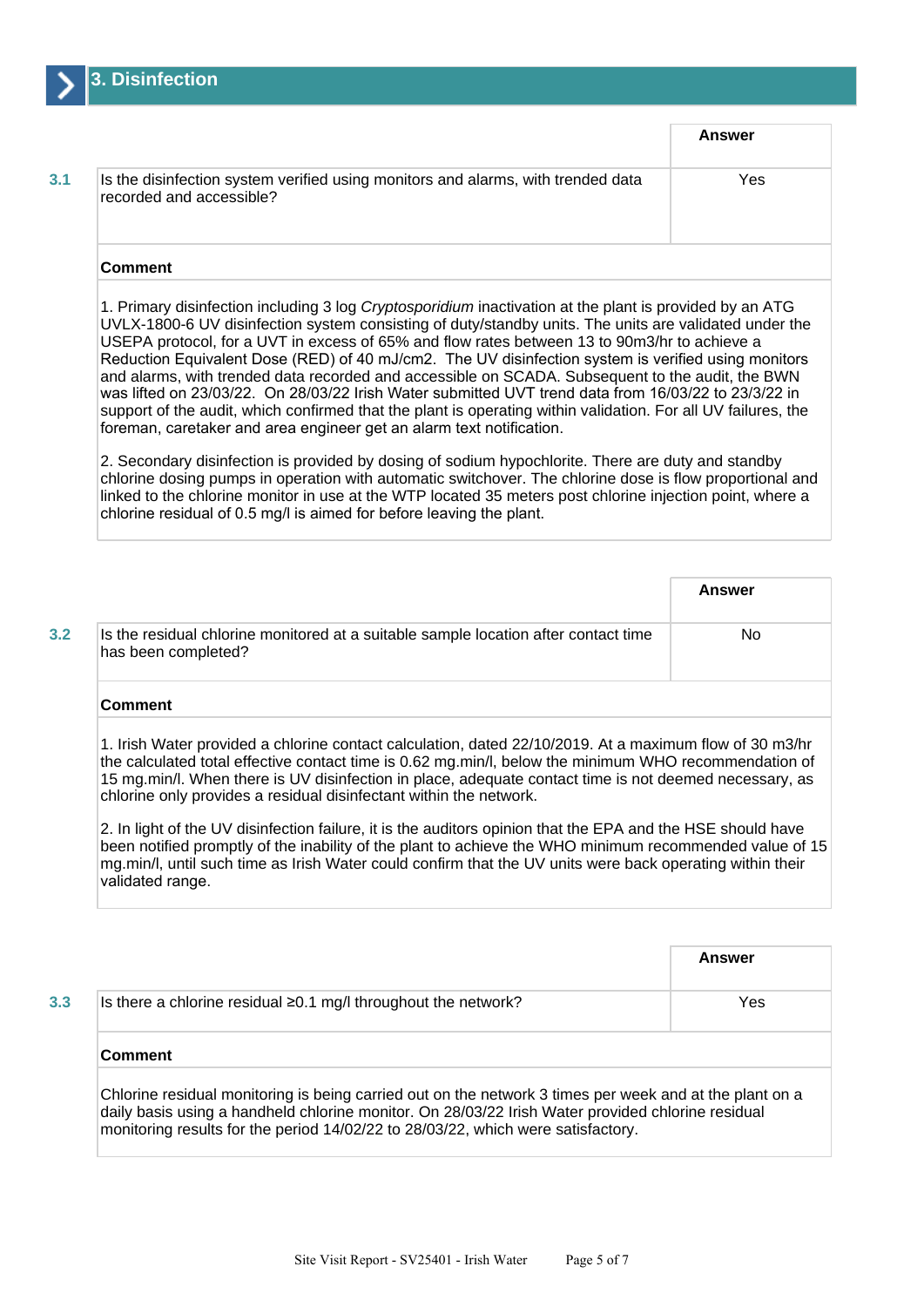|                                                                                                                                                                                                 | Answer |
|-------------------------------------------------------------------------------------------------------------------------------------------------------------------------------------------------|--------|
| Is the information reported by Irish Water on the EPA EDEN portal correct?                                                                                                                      | No.    |
| <b>Comment</b>                                                                                                                                                                                  |        |
| Limerick City and County Council did not agree with the population served reported by Irish Water on the<br>EPA EDEN portal. The population figures need to be updated to reflect current data. |        |